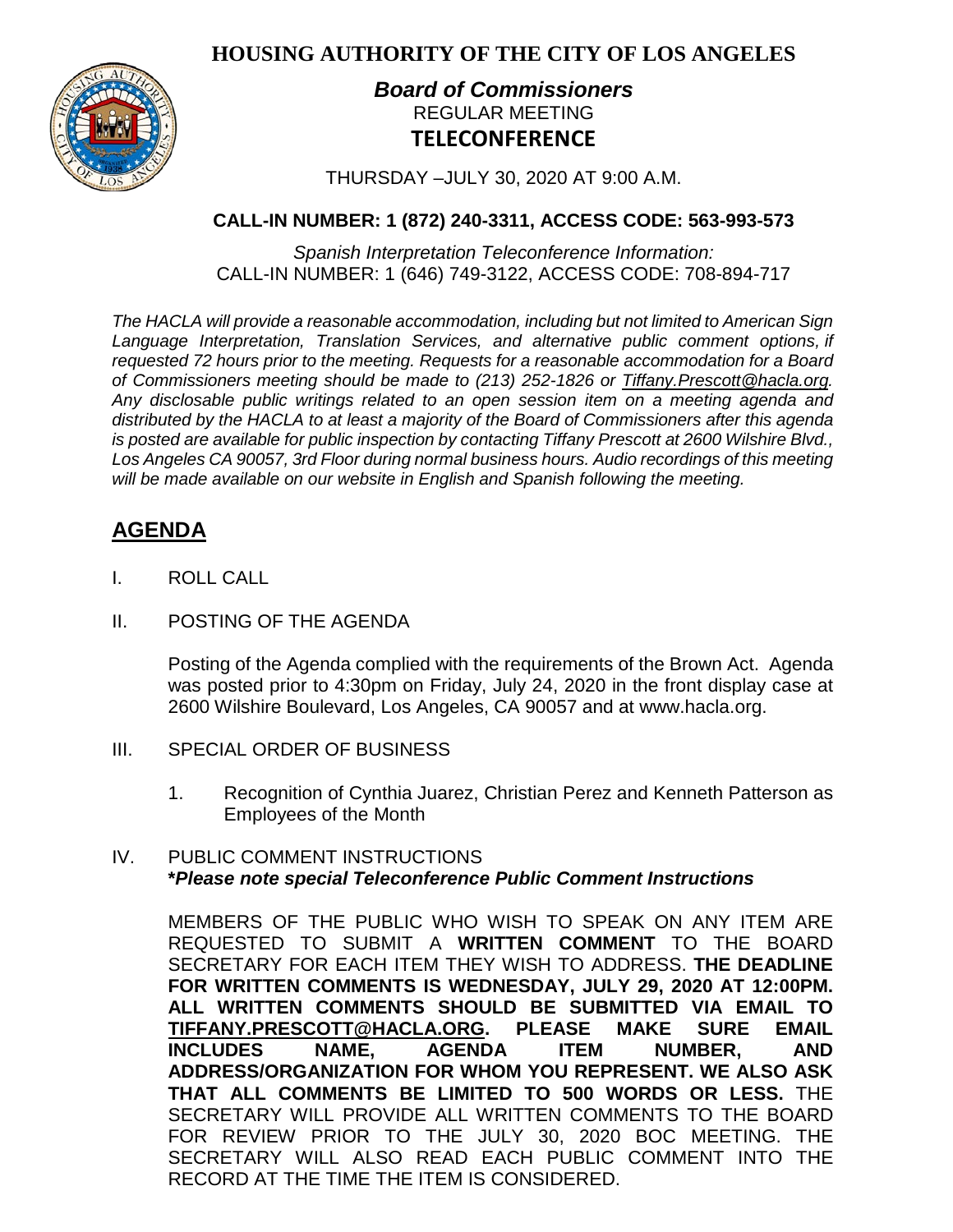THE PURPOSE OF PUBLIC COMMENT IS TO ALLOW THE PUBLIC TO ADDRESS THE BOARD AND THE BOARD IS INTERESTED IN HEARING FROM MEMBERS OF THE PUBLIC, STAKEHOLDERS AND INTERESTED PARTIES. HOWEVER, SPEAKERS ARE ASKED TO EXERCISE COURTESY AND CONSIDER THE RIGHTS OF OTHER SPEAKERS BY ADHERING TO THE SPECIAL TELECONFERENCE PUBLIC COMMENT INSTRUCTIONS AND IF POSSIBLE REFRAIN FROM UNNECESSARY REPETITION IN THEIR COMMENTS.

- V. PRESIDENT AND CEO ADMINISTRATIVE REPORT
	- 1. Monthly Oral Report
- VI. BOARD BUSINESS ITEMS
	- A. Items for Discussion
		- 1. Presentation from Project-Based Voucher/Los Angeles County Innovation Challenge awardees Flyaway Homes, LLC and Restore Neighborhoods Los Angeles (RNLA)
		- Contact: Carlos VanNatter, Director of Section 8
		- 2. Proposed Resolution to Authorize the Housing Authority of the City of Los Angeles to Submit Multiple Applications to the State of California's Homekey Program on its Own Behalf as well as in Collaboration with the City of Los Angeles to Further the Goal of Expanding Options for Deeply Affordable Permanent and Interim Housing Solutions in the City of Los Angeles and to Authorize the President and CEO, or Designee, to Execute Related Documents and Agreements and to Undertake Various Actions in Connection **Therewith**

Contact: Jenny Scanlin, Chief Strategic Development Officer

B. Consent Items

Routine business items are assigned to the consent agenda. These items will be approved by the Board in one motion. A Commissioner may request any consent agenda item be removed, discussed or acted upon separately. Items removed from the consent agenda for separate action will be considered in the "Excluded Consent Items" section below.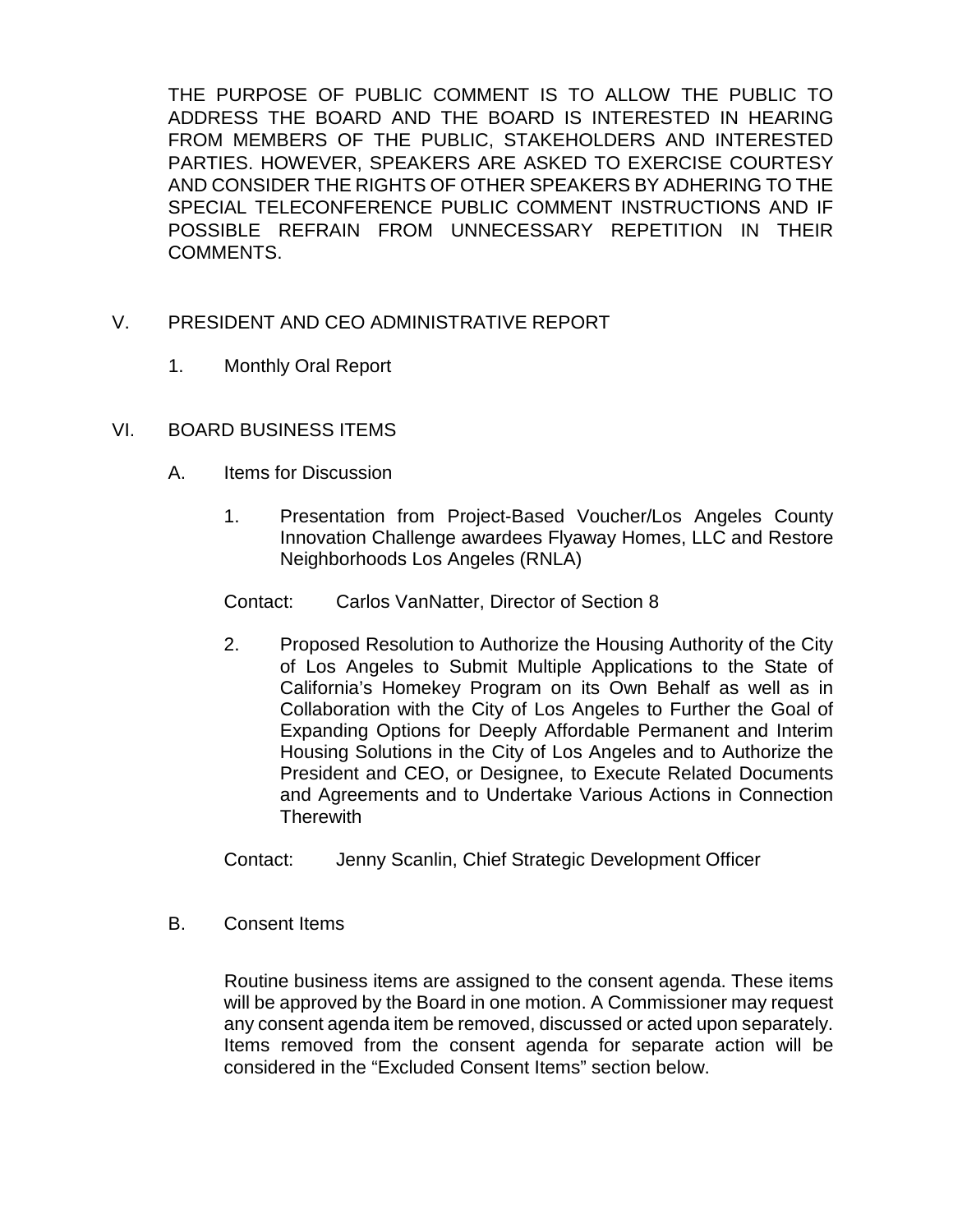- 1. Proposed Resolution Authorizing the President and CEO, or Designee, to Purchase Commercial General Liability, Law Enforcement Liability, Lead-Based Paint Liability and Property Insurance from Housing Authority Insurance Group for All Authority Owned and Leased Properties and to Execute Related Actions
- Contact: Annie Markarian, Director of Labor & Employee Relations
- 2. Proposed Resolution Authorizing the President and CEO to Write Off Uncollectible Accounts Receivable Including \$221,735 for Public Housing Rental Units, \$115,540 for Non-Public Housing Rental Units, and \$467,141 for Section 8 Programs
- Contact: Patricia Kataura, Director of Finance
- 3. Proposed Resolution Authorizing the President and CEO, or Designee, to Execute Legal Services Contracts with Twenty-One (21) Outside Law Firms for Specialized Legal Services, Each for a One-Year Term with Four (4) One-Year Options to Extend Pursuant to Awards Under RFP No. HA-2020-29 for a Total Contract Amount Not to Exceed Four Million, Six Hundred Fifty Thousand (\$4,650,000) Over Five Years
- Contact: James Johnson, General Counsel
- 4. Proposed Resolution Authorizing the President and CEO, or Designee, to Execute Contracts for As-Needed Office Supplies and Equipment with Staples Contract & Commercial LLC and Office Depot Inc., Each with a Maximum Term of Five Years for a Combined Total Contract Amount Not-to-Exceed \$1,600,000
- Contact: Howard Baum, Deputy General Counsel
- 5. Proposed Resolution Approving and Ratifying L.A. LOMOD's Execution of the Ninth Amendment to the Project-Based Section 8 Contract Administration Annual Contributions Contract ("ACC") and Authorizing the President of L.A. LOMOD to Execute any Future Cares Act/COVID-19 Related ACC Amendments
- Contact: Connie Loyola, Director of Los Angeles LOMOD Corporation